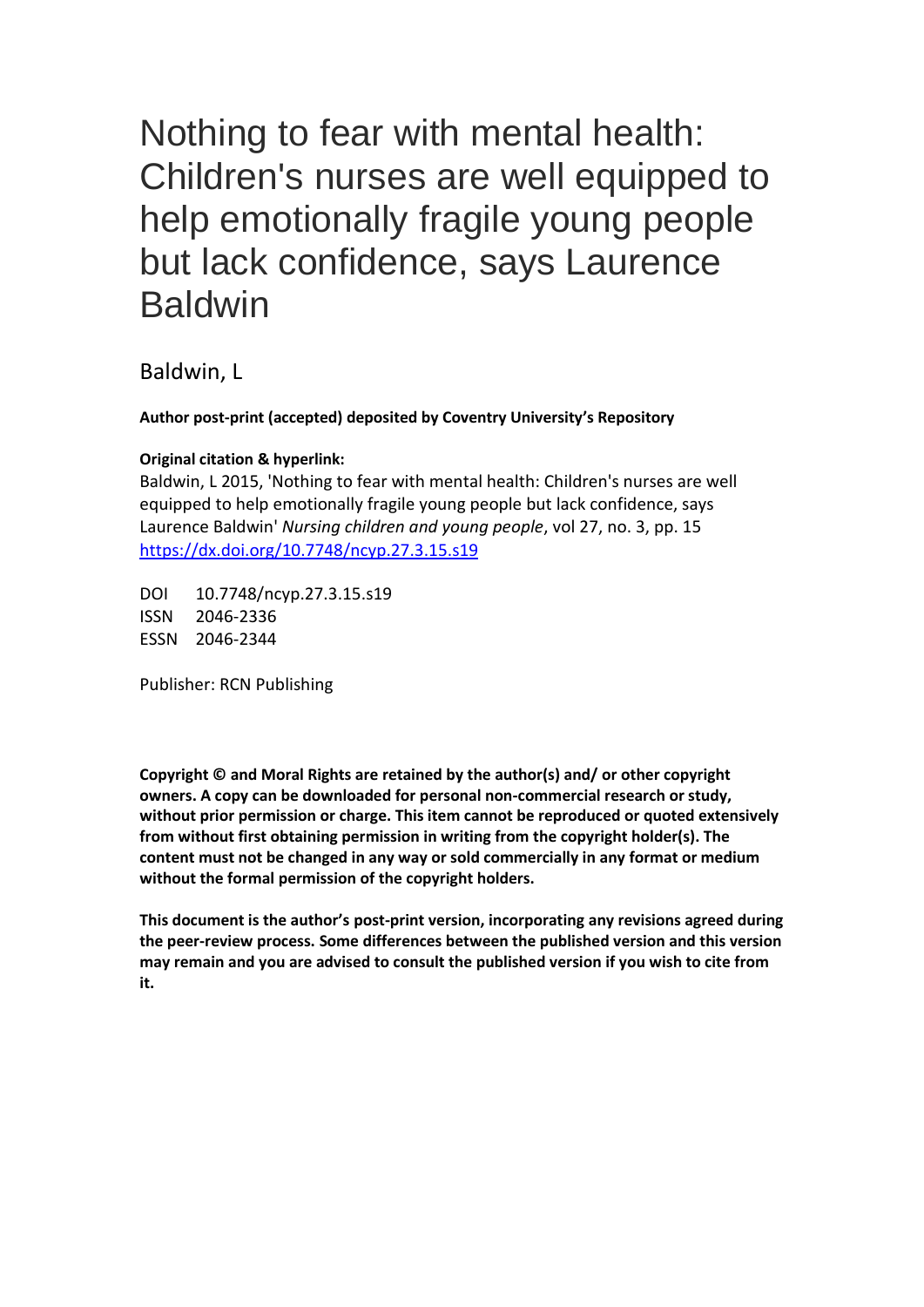A while ago I was involved in setting up a dedicated liaison team to work across CAMHS and our local paediatric ward, which received all the young people who had self harmed or attempted suicide. It wasn't their main job, of course, it is a busy paediatric ward in a large general hospital, so it deals with a lot of very sick babies, children and young people. But the NICE guidelines on self harm rightly suggest that after being seen in the Emergency Department young people are admitted to a ward and reviewed by a mental health professional. For a range of reasons, not least that it is better for the children and young people, we moved from having a CAMHS wide rota to having a small group of dedicated staff who did this all the time, and provided some follow up. As the Nurse Consultant I spent a couple of days each week with the team whilst we got everything running smoothly and built better inter-personal relationships with the staff on the ward, with the ED staff and with the hospital's safeguarding team.

One of the things I noticed, at the beginning, was that the ward staff often referred to 'our patients' or 'CAMHS patients' as separate to their own. Often they were regarded as a bit of a nuisance, and I could understand that when the ward was busy, as it often is, but the attitude seemed to stick at other times too. Occasionally I would go on the ward and be asked if 'our patients' were ready to go before I'd even had a chance to see them, and a quick glance at the bed state board showed that there were several empty beds available. I started challenging these attitudes, pointing out they were all sick or distressed children, and therefore all 'our' patients together. Working particularly with the hospital Named Nurse for Safeguarding helped to start to change the way these young people were perceived, and we put in a bit of training for staff to help them with some of the challenging behaviours that occur, so things have changed. Currently the hold ups we often get whilst waiting for an in-patient bed to come free somewhere in the country for specialist CAMHS is building pressure again, but hopefully the newly announced funding for CAMHS will help.

Recently though I was asked to represent the RCN on Norman Lamb's Ministerial Taskforce on CAMHS. Amongst the recommendations of that taskforce are lots on early intervention, and it struck me again that we are asking people who may lack confidence in dealing with emotional wellbeing and mental health to do a lot more. School nurses will be on the front line for this, supporting schools in developing resilience and promoting better coping skills amongst youngsters. Other nurses will also see expectations of them changing as health and social care starts to integrate more, and adult mental health nurses already have a 'Think Family' approach which encourages them to be aware of the needs of young people in the families they are working with. All this on top of everything else we are supposed to know. But my experience in teaching and supporting children and young people's nurses who deal with emotionally fragile young people is that usually they already have the skills and most of the knowledge. What they lack is the confidence to apply their skills and experience to what they see in front of them. There is a lot of fear of opening the proverbial 'can of worms', and then being faced with things they really can't cope with. But nursing is surely about using a caring relationship to provide the conditions to allow healing. There's a lot of technical stuff to know too in any specialist area, but if a young person wants to talk to you there's probably a reason for that. They've seen something in you that makes them feel that you are the right person to open up to. You don't have to have all the right answers, or all the right knowledge, you simply need to listen and work out how to help that young person move on. Which is pretty much what nursing is about. Not that we do everything ourselves, but that we find a way to help the healing process. For some children and young people this will mean engaging with social care or sorting out safeguarding issues to stop them being hurt, for others it might mean getting specific